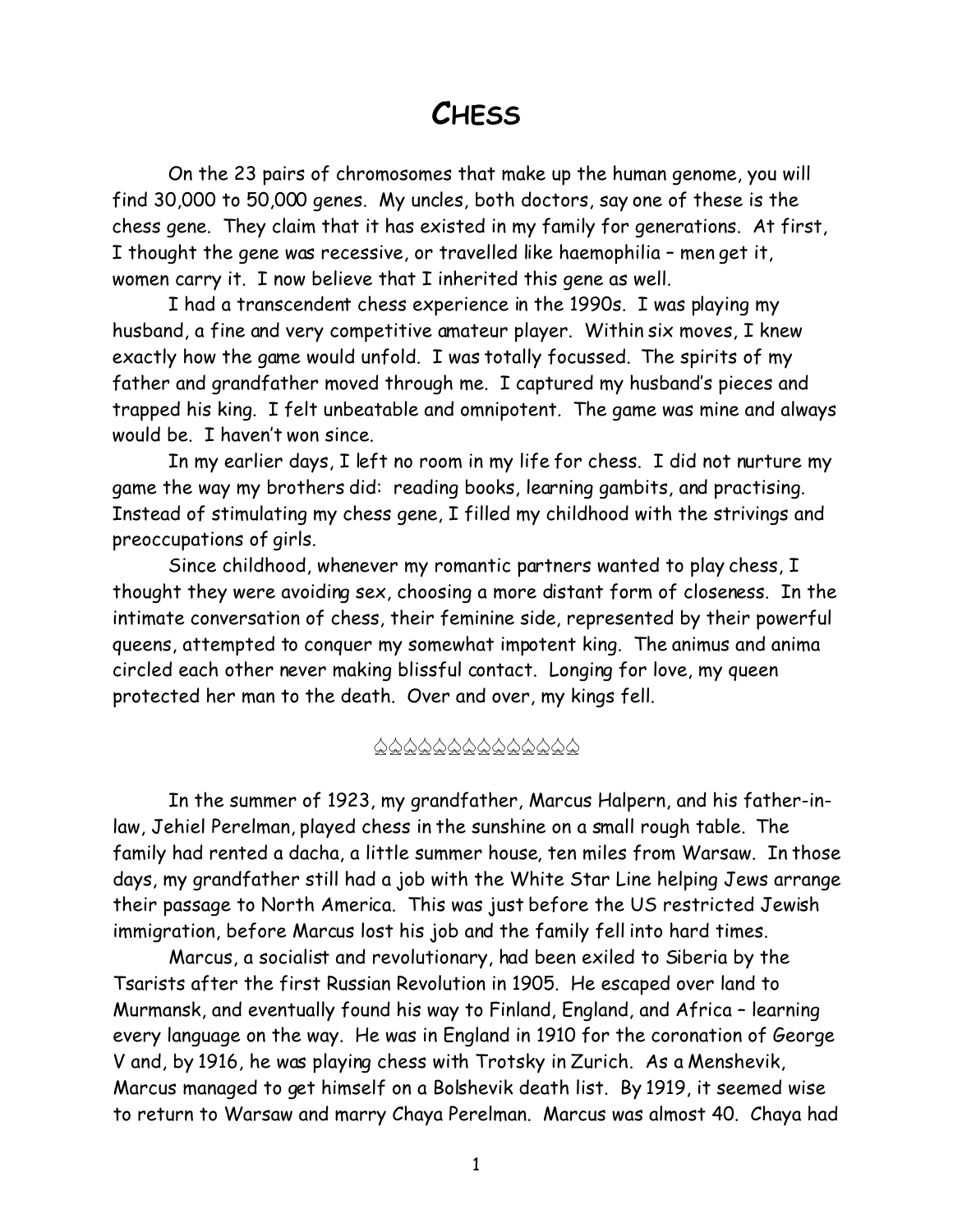waited many years for this genius to return and marry her. They lived with Chaya's family in Warsaw where she taught Hebrew in Janusz Korczak's famous orphanage. Their first child, Sophie, was born in 1920 and Yisroel, three years later.

Marcus and Jehiel, Chaya's father and a dealer in rare Jewish books, were sitting outside playing chess with an elegant chess set that belonged to Jehiel. The book dealer was a refined, sensitive man. Marcus was explosive and unpredictable. These two did not really like each other, but they shared a love of chess and books. Jehiel was holding baby Yisroel on his knee with his left hand, while he moved the chess pieces with his right hand. Suddenly Marcus, with a satisfied grin, said, "Check – and mate."

"What? Impossible!" In shock, Jehiel stood up, dropping the baby on the ground. In retaliation for the tears of his son, Marcus grabbed as many chess pieces as he could and threw them into the open latrine. Sophie, a child of three, ran to the latrine to help Jehiel as he pulled the pieces out of the muck and tenderly wiped them. In spite of this trauma, Yisroel grew up to become my uncle, George Halpern.

## \$\$\$\$\$\$\$\$\$\$\$\$\$\$

Marcus Halpern had been known as the Ilye Funtvardegass, the genius of Twarda Street. His knowledge of Jewish tradition, and even superstition, was so great that he could find an appropriate quotation for every event. Sometimes when Chaya objected to his chess playing, he quoted the Magen Avram, his illustrious ancestor of the  $17<sup>th</sup>$  century: "Chess is a proper pastime for the Jew as long as it is not played for money. On this principle, chess may be played on the Sabbath."

Chaya quoted right back from Moses Mendelssohn: "For a game, chess is too serious, and for a serious occupation, it is too much of a game."

## \$\$\$\$\$\$\$\$\$\$\$\$\$\$

 Marcus, Chaya, and their children lived with Chaya's father, her brother, and her sisters and their husbands in the Perelman house in Warsaw. So much chess was played that when Sophie looked at the parquet floor in their kitchen, she imagined the large squares were part of a giant chessboard, and all the people in the flat were pieces being moved by their invisible God.

#### \$\$\$\$\$\$\$\$\$\$\$\$\$\$

By 1926, Marcus and Chaya had Sophie, Yisroel, and a new baby, Abelah.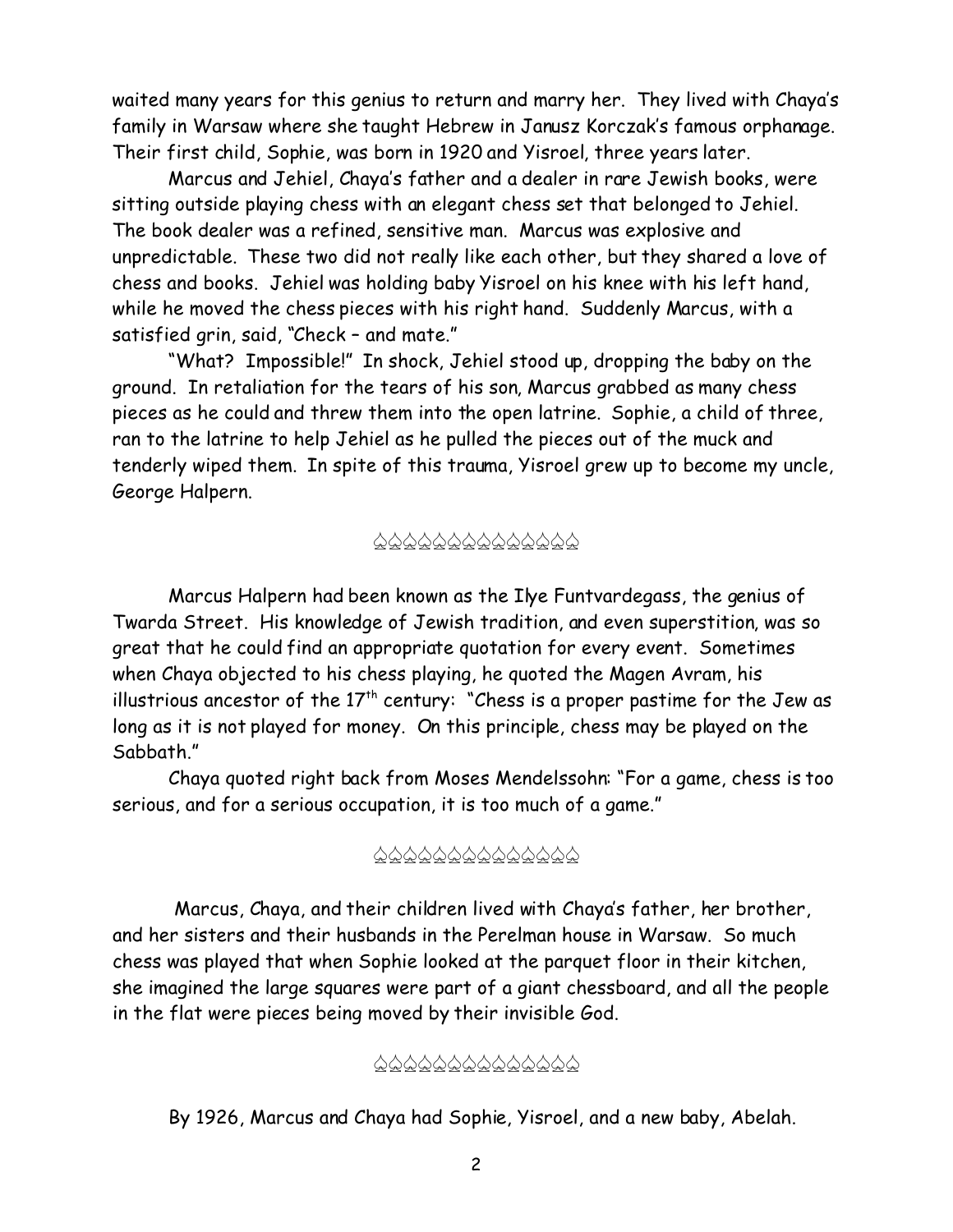With the help of cousins in New York and Montreal, they were able to immigrate to Canada. They moved to 5955 St. Urbain Street in Montreal where my mother was born. Yisroel began to be called George after George V, the king of Canada. They were poor, but survived the Depression assisted by the Baron de Hirsch Fund, a Jewish welfare agency.

During the 1930s, Marcus spent many hours at the En Passant Chess Club. He came home late, his hair and clothes reeking of cigarette smoke. He sometimes brought home a five-cent loaf of yesterday's bread to appease Chaya. Upon losing to Marcus at the club, his opponents, Weiner, Lipton, and Physicky, might head to the St. Urbain flat to squeeze out a win playing against Chaya. They usually left with their tails between their legs.

To control Marcus's long hours at the chess club, Chaya often made him take Abe, George, or my mother with him. The chess club was in the back room of a small grocery store on St. Viateur Street. My mother went eagerly because Marcus bought her a drink at the soda fountain. The children eventually became so bored and noisy that Marcus had to take them home. During one chess club outing, Abe saw Mr. Physicky take out his fountain pen and wipe blue ink on his face and hair to distract his opponent from a winning move.

#### \$\$\$\$\$\$\$\$\$\$\$\$\$\$

Abe seems to have been very impressed by Mr. Physicky's chess strategies. He learned to make coughing, retching, and sneezing sounds to distract and irritate his opponents. Once, after making a losing move, but before the opponent realized his advantage, Abe "accidentally" tipped the table. In 1941, using these tactics, he managed to win the chess championship at Baron Byng High School. "Trickery is par for the course for *all* of today's grandmasters," insisted Abe. To illustrate, he cited a 1927 game in Argentina in which the world champion, Capablanca, pulled a knife on his opponent.

## \$\$\$\$\$\$\$\$\$\$\$\$\$\$

Marcus was fluent in 14 languages, including Russian, German, and Polish. During World War Two, he found a job with the government of Canada as a translator and the family moved to Ottawa. After the war, Marcus and Chaya moved to Toronto to join my mother, Mary, who was studying at the University of Toronto. They rented a house at 66 Lippincott Street, just south of College. Soon George and Abe returned from service overseas and became medical students at the University. Because of my grandfather's socialist leanings, they called their home "the commune." The chess competition was fierce. One of Marcus's chess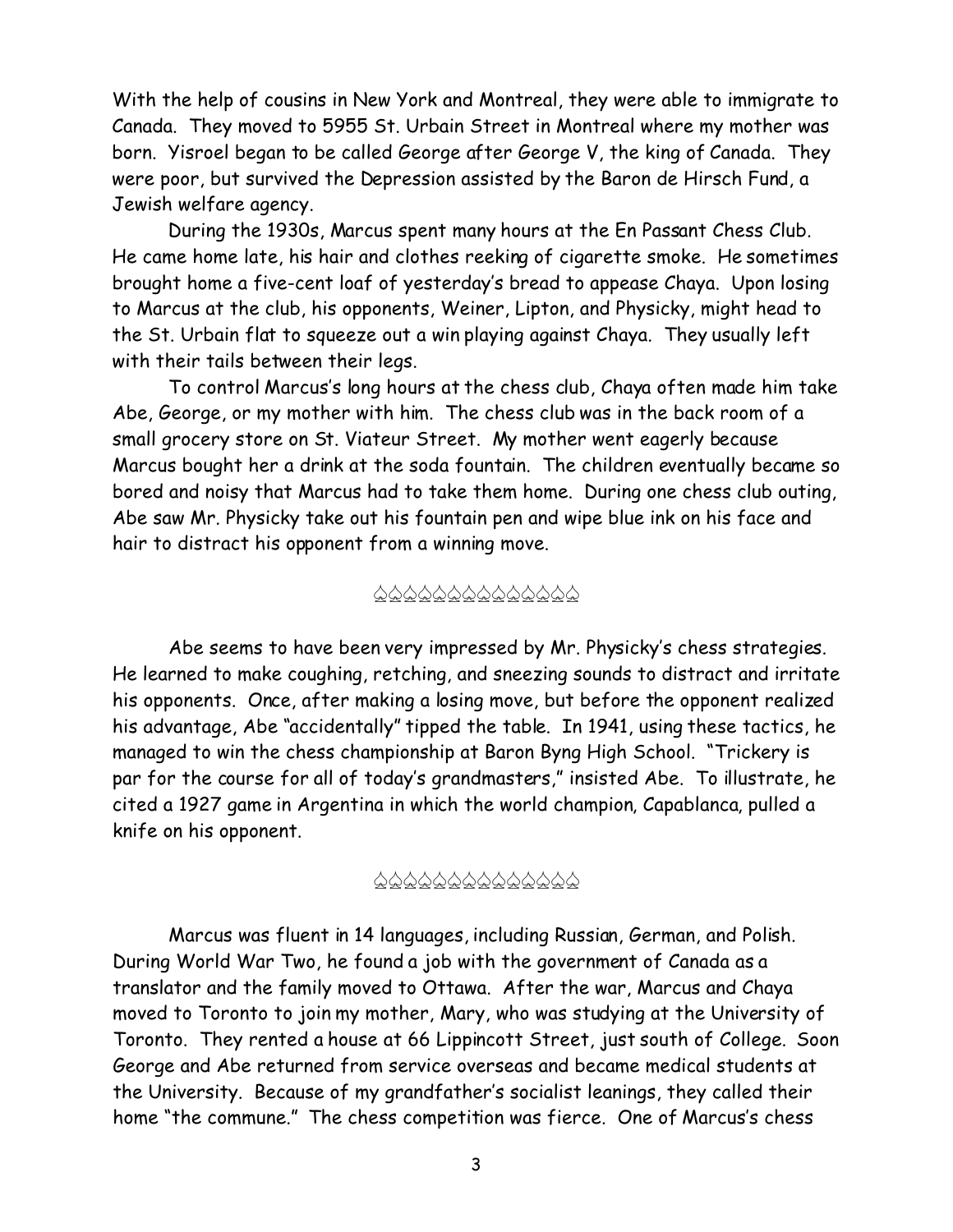cronies was Peter Avery, 1943 chess champion of the province of Ontario.

In the Kensington Market neighbourhood where the family lived, Marcus met immigrants like him: Russians, Jews, Poles, grandmasters in their homelands. He brought them to the commune for tea and chess. In the middle of a game, Marcus often told Mary, "Wake me up when he moves." He then went to the next room for a nap. After 5 or 10 minutes, the opponent moved.

"Pa, your move," my mother called.

Marcus shuffled to the table and, barely looking at the board, made his next move; then, promptly returned to his nap.

Was he sleeping, or was he visualizing the chessboard and every possible move and countermove? These instant moves rattled the opponent and broke his confidence. Upon winning, Marcus called the opponent a donkey (in Polish) and kicked him out.

#### \$\$\$\$\$\$\$\$\$\$\$\$\$\$

 By 1948, Chaya had died and Sid Blum, an injured American war vet, joined the Lippincott Street commune to be with Mary, his beloved. Sid was the son of one of Marcus's younger sisters, and thus came from the same gene pool as Marcus. Sid had spent much of 1945 and 1946 in a hospital bed recovering from his war injuries and improving his chess game. When he moved in with his cousins and uncle, there was no escaping the intense competition. In a ranking of family members, Marcus was first; Sid, second; and my mother's brothers, George and Abe, in constant battle for third. This environment honed Sid for the 1949 chess tournament at the University of Toronto's Hart House.

All the competitors had been eliminated and it was down to the final game between my father and a psychology student. Sid was losing. His opponent would checkmate him in four moves and he could not stop the assault.

Sid stared at the board for a very long time. The psychology student also stared at the board thinking, "My win is certain. He might as well concede." Eventually, the psychology student looked up from the board to see why Sid was taking so long. Sid had been waiting for that moment. As soon as his opponent looked up, victory filled Sid's eyes, as if he had just seen an amazing new strategy that would win him the game. He put his queen on a square that made it vulnerable to capture. Seconds later, Sid gasped and slapped his own cheek in despair, as though suddenly seeing his great blunder. When the opponent gleefully went to capture the queen, touching the knight that was positioned to do so, he saw the trap that would allow my father to mate him once the knight was moved. Since he had touched the knight, tournament rules demanded that he now had to move it.

As the trophy was handed to my father, the psychology student realized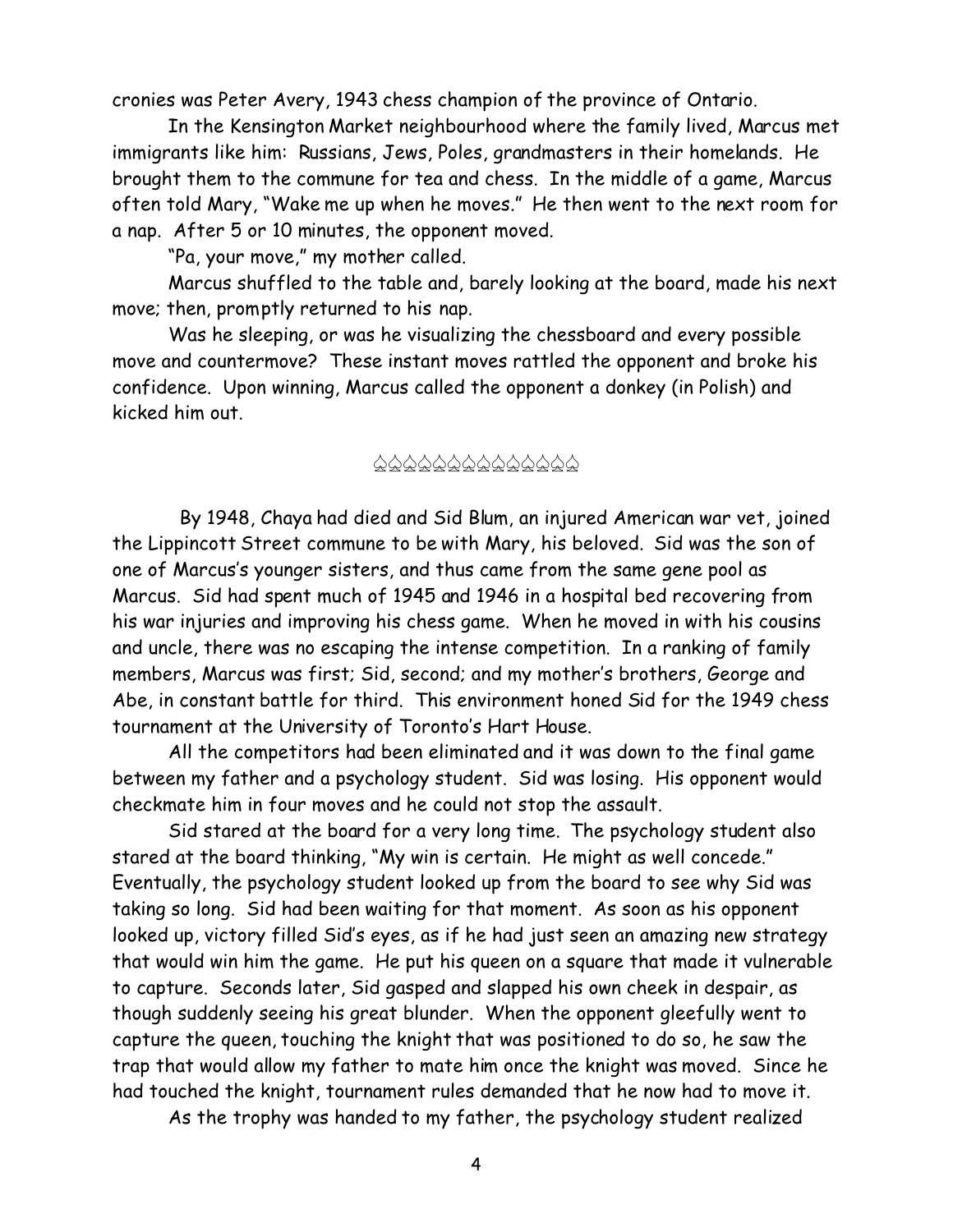that Sid's gasp of despair had been a desperate piece of acting. The Hart House trophy sat front and centre on our mantle throughout my childhood.

## \$\$\$\$\$\$\$\$\$\$\$\$\$\$

Marcus died on his  $75<sup>th</sup>$  birthday in 1958. By then, Sid and Mary had married and started their family. Like Marcus, Sid also loved books and chess. Bookshelves rose from floor to ceiling and leaned against every available wall in our homes in Toronto, Montreal, and Hamilton. As important as books were in my family, we were taught to play chess before we could read. When I was 5, my brother  $6\frac{1}{2}$ , and my sister 8, my father played us simultaneously, on three separate boards. At first we played with only the king, queen, and rooks. Gradually other pieces were added. We learned how to mate with just a queen and a king, or with a king and two rooks. When we were old enough to play with all of our pieces, my father spotted us a queen, or both rooks, so we might have an advantage. Even with the advantage, I never won.

## \$\$\$\$\$\$\$\$\$\$\$\$\$\$

Having chess sets around proved handy to a girl who was not nurturing her chess gene. By 1965, I was 13 and had boyfriends to neck with in the back room of our home. A chess game was always set up nearby. If people approached the doors to this room, we could quickly disentangle and make it appear that we were in the middle of a chess game.

## \$\$\$\$\$\$\$\$\$\$\$\$\$\$

I was in Grade 8, when Sid, not yet 40, developed cancer and was recovering from surgery. I entered a chess tournament for middle school students in the city. My father helped by donating chess sets and driving a team from my school to Norwood School where the tournament was held. At least 20 tables were set up in the school gym. I played four games and lost every one. The photographer for the city newspaper took a picture of my serious face staring at the chess game I was losing. My picture dominated the article in the paper. The winner of the tournament was barely mentioned. Forty years later, my mother told me that, because of the large picture, she always believed that I had won. To what did I owe this publicity? I was the only girl in the "annual schoolboy's chess tournament."

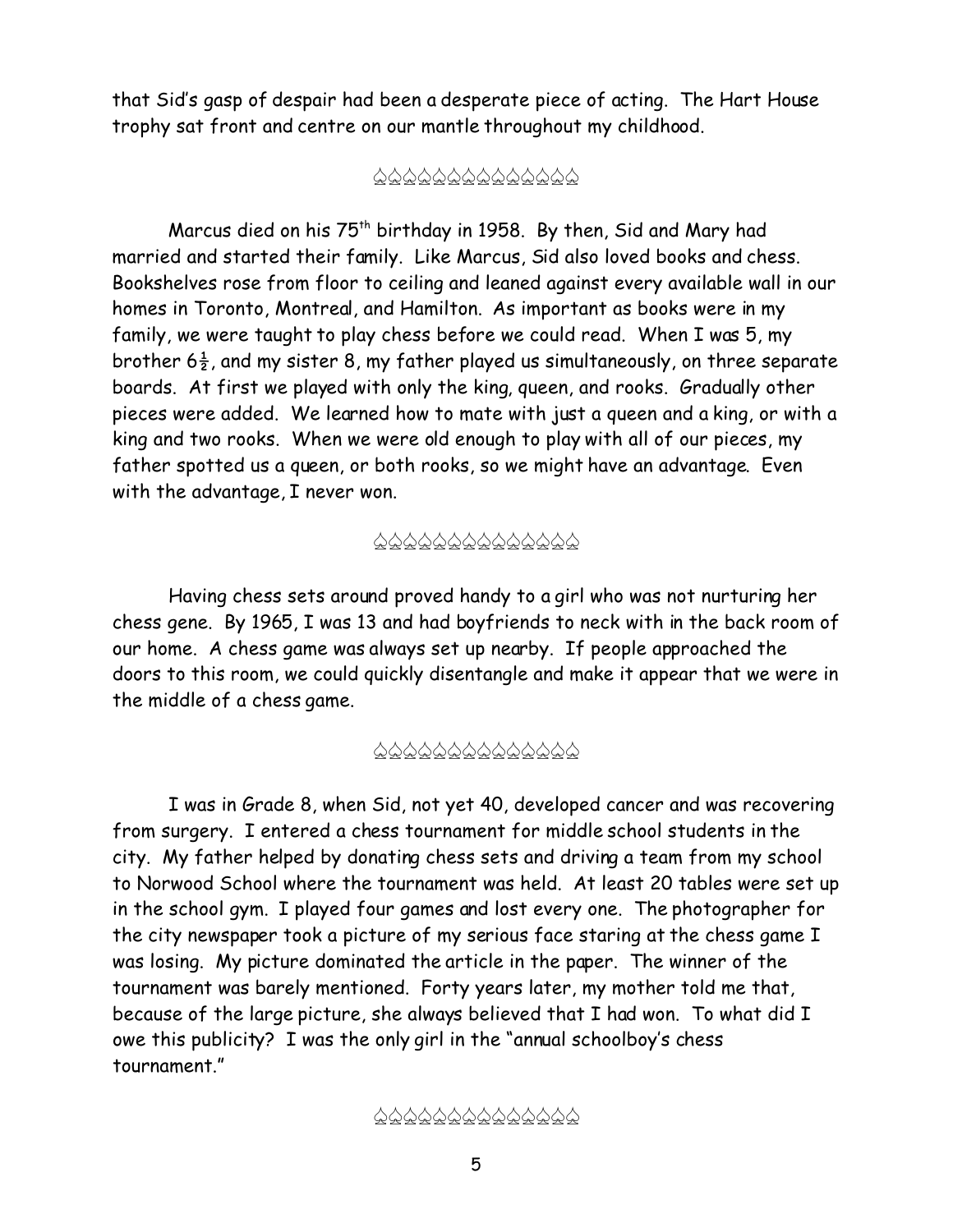In 1968, my 12-year-old brother, Jack, entered the Junior Section of the Hamilton City Chess Tournament. It was held at the YMCA where the chess club met every Friday night at 8:00 p.m. Of all of us, Jack truly *had* the chess gene which my father recognized and nurtured. When Jack was younger and my father healthier, they sometimes walked to the YMCA to play chess after Shabbat dinner.

This tournament was played with chess clocks. After a move the player hit the clock, stopping his clock and starting the opponent's. Both sides had 30 minutes. If one player ran out of time, he lost the game; but his opponent must be the one to announce the win.

Jack had advanced to the final round. All the other sections of the tournament had finished by then and many other players wandered over to watch this game. Jack and his 12-year-old opponent Frank Ficco made their moves in a heartbeat, hitting their chess clocks triumphantly – but Jack had paused in a few places and his clock was running out. In fact, it would run out before the end of the game.

My father's acting triumph almost 20 years earlier was on his mind. Jack stepped up his intensity, forcing his opponent to concentrate even harder on the board in front of him. He continued to hit his clock with increasing fierceness and played on for six moves past the end of his time. He declared "Check – and mate." His opponent, demoralized, lay his king down on the board. At this point, one of the older guys leaned over and told poor Frank to look at the clock. Frank complained bitterly to the judges, but it was too late. Jack was declared the winner. That night he took his trophy to the hospital where my father lay, his cancer spreading, inoperable.

#### \$\$\$\$\$\$\$\$\$\$\$\$\$\$

In his hospital room, when possible, my father entertained his guests. The Orthodox rabbi came to discuss philosophy with my atheist father, sometimes bumping into the Reform rabbi. People from his work place, the Hamilton Social Planning Council, came seeking advice. The dean of the new School of Social Work at McMaster came to discuss university issues. My older brother, Len, a musician, visited late at night after his gigs. One night my father suggested playing chess. In the middle of the game, a complicated series of trades left Len with a pawn advantage. He protected his small lead, advanced his pawn, and turned it into a queen. A few moves later and the win was certain. He beat his father for the first time in his life. He left the hospital walking on air. If he could beat his father in chess, he could do anything.

Twenty years later, Len was teaching his three-year-old daughter to count.